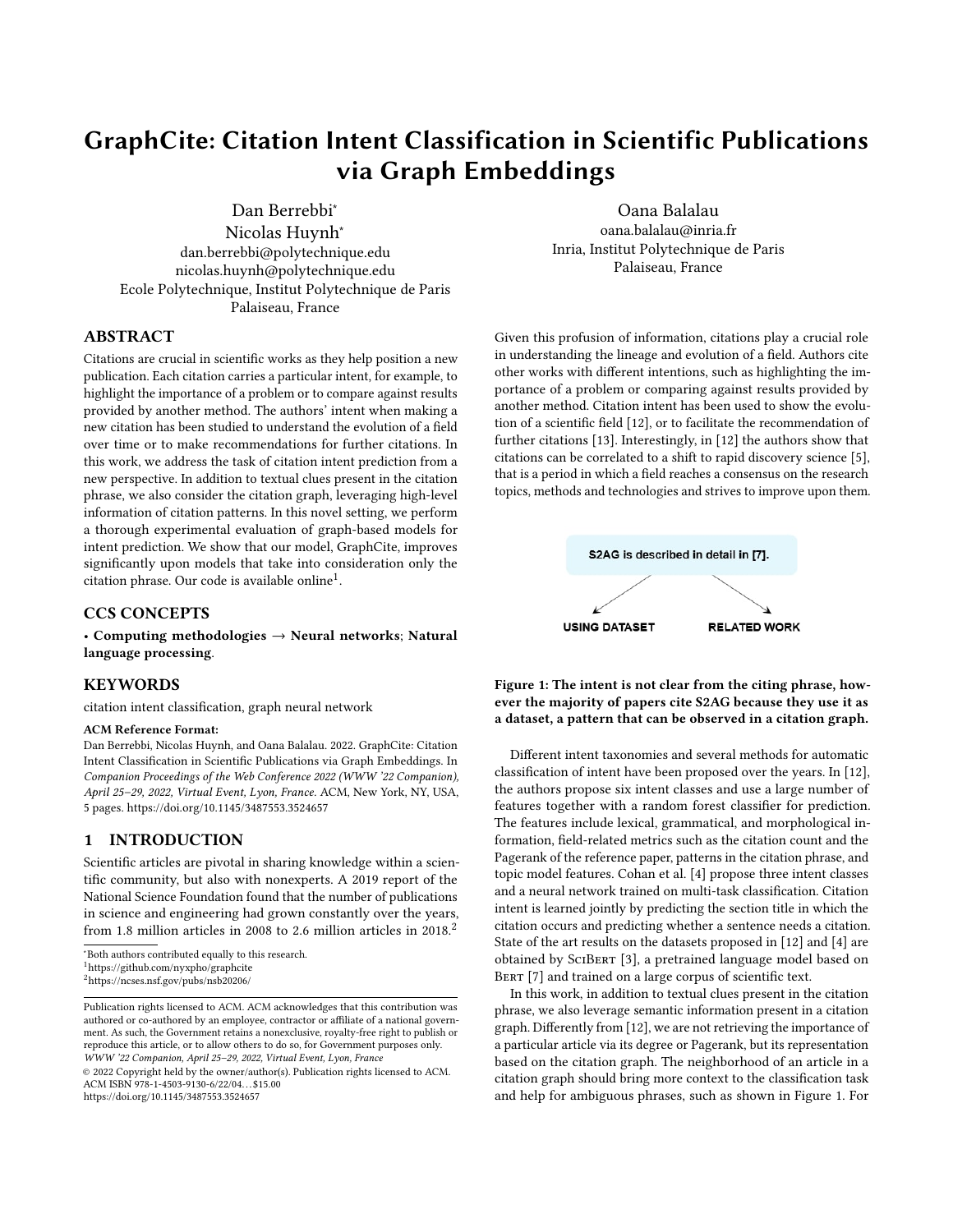WWW '22 Companion, April 25–29, 2022, Virtual Event, Lyon, France Dan Berrebbi, Nicolas Huynh, & Oana Balalau

example, when considering other neighboring papers that cited the referenced paper, the most frequent intent used could be a good indication of the intent in a new citation. When publishing in the same area, an author will frequently reuse references with the same citation intent. Moreover, we can incorporate textual information such as titles or abstracts, which can help predict citation intents. For example, in [\[4\]](#page-3-0), the textual information surrounding the citation phrase was used, but the authors claimed that it led to a degradation of the algorithm's performance. We were motivated to look at the macro-level, i.e., using a citation graph. The citation graph has been used with success for a personalized recommendation for researchers [\[1\]](#page-3-2) or context-aware citation recommendation [\[11\]](#page-4-5), but not for citation intent prediction, to the best of our knowledge.

Our salient contributions are:  $i$ ) we investigate the creation of citation graphs for existing intent datasets; ii) we propose a new intent classification model that takes into account both the citation graph and the citation phrase; *iii*) in a thorough experimental evaluation, we show that using citation graphs as additional context for citation prediction can significantly improve upon state-of-the-art results.

# 2 PROBLEM STATEMENT

Given a phrase of the form "S2AG is described in detail in [7]" contained in the paper Anonymous et al. (2022), we denote as the citing paper Anonymous et al. (2022), cited paper [7], and citation phrase S2AG is described in detail in [7]. A citation intent dataset contains pairs of (citation phrase, citation intent).

Citation graph. We define a citation graph as a graph  $G =$  $(V, E, \theta)$  with auxiliary information on nodes, given by the function  $\theta: V \mapsto R^d$ , where d is an input dimension. Nodes can be papers, authors, or conferences, and auxiliary information for nodes can be the paper title or abstract, an author's short bio, and conference tracks. Edges are between papers when there is a citation, between papers and authors for authorship relations, and between papers and conferences for publications. The auxiliary information is transformed from text to a dense vector via an embedding technique. When no auxiliary information is present, the dense vectors are initialized randomly.

Intent classification with auxiliary information.Given a dataset of citation intents, we construct a citation graph to facilitate the task of citation intent prediction. The citation graph initially contains only the citing and cited papers. However, one can add additional nodes and edges by considering inbound and outbound citations of the original papers, the authors, and the conferences.

**Problem statement** Given a citation graph  $G = (V, E, \theta)$  and a citation intent dataset, predict the intent of unseen citation phrases.

#### 3 DATASETS

Existing citation intent datasets [\[4,](#page-3-0) [12\]](#page-4-1) consist of information regarding the citation phrase, its intent, and metadata about the cited and citing papers. However, often this metadata is incomplete. Below we describe the datasets and how we construct citation graphs.

<span id="page-1-2"></span>

Figure 2: Creating a citation graph.

S2AG. Ammar et al. [\[2\]](#page-3-3) introduced the Semantic Scholar Academic Graph (S2AG), a dataset accessible via an  $API<sup>3</sup>$  $API<sup>3</sup>$  $API<sup>3</sup>$ , that provides metadata on research papers published in all fields. The metadata information includes the paper title, abstract, authors, citations, publication venues. We used this dataset to construct citation graphs when context information was missing in the citation datasets.

ACL-ARC. Jurgens et al.  $[12]$  created a dataset of  $2K$  citations annotated for their intent for 186 papers in the field of natural language processing. The authors considered 6 intents: background (51% of citations), uses (19%), compare/contrast (18%), motivation (5%), extends (4%), future work (4%). Each entry in the dataset contains several fields, however, we only keep the citation intent, citing phrase, citing and cited paper title and ID. We tried to use the paper's ID to obtain more information on the papers, such as their authors and venues. However, 65% of citations have at least one paper from outside the ACL Anthology Corpus<sup>[4](#page-1-1)</sup>, indicated by a prefix "External" in the ID, and we cannot match them to any existing source. We retrieved their authors and publication venue from the S2AG dataset for the rest of the papers.

SciCite. Cohan et al. [\[4\]](#page-3-0) created a dataset of  $11K$  manually annotated citation intents for papers in computer science and medicine, covering  $6.6K$  papers. The authors consider 3 citation intents: background information (58% of citations), method (29%), and result comparison (13%). Each entry in the dataset contains the citation intent, citing phrase, name of the section where the citation occurs, citing and cited paper ID corresponding to Semantic Scholar IDs. We use S2AG to retrieve the title, authors and venues.

Citation graphs. We created several graphs by leveraging citations in the datasets of citation intents. The citations labeled with intents are used to create an initial graph, with nodes representing citing or cited papers. To capture more context about the papers, we add their authors and the venues of publication as nodes, as shown in Figure [2.](#page-1-2) This additional information also creates better-connected graphs, where we should observe citation patterns. We give the size of these graphs in Table [1.](#page-2-0)

<span id="page-1-0"></span> $^3$ <https://api.semanticscholar.org/graph/v1>

<span id="page-1-1"></span><sup>4</sup>https://www.aclweb.org/anthology/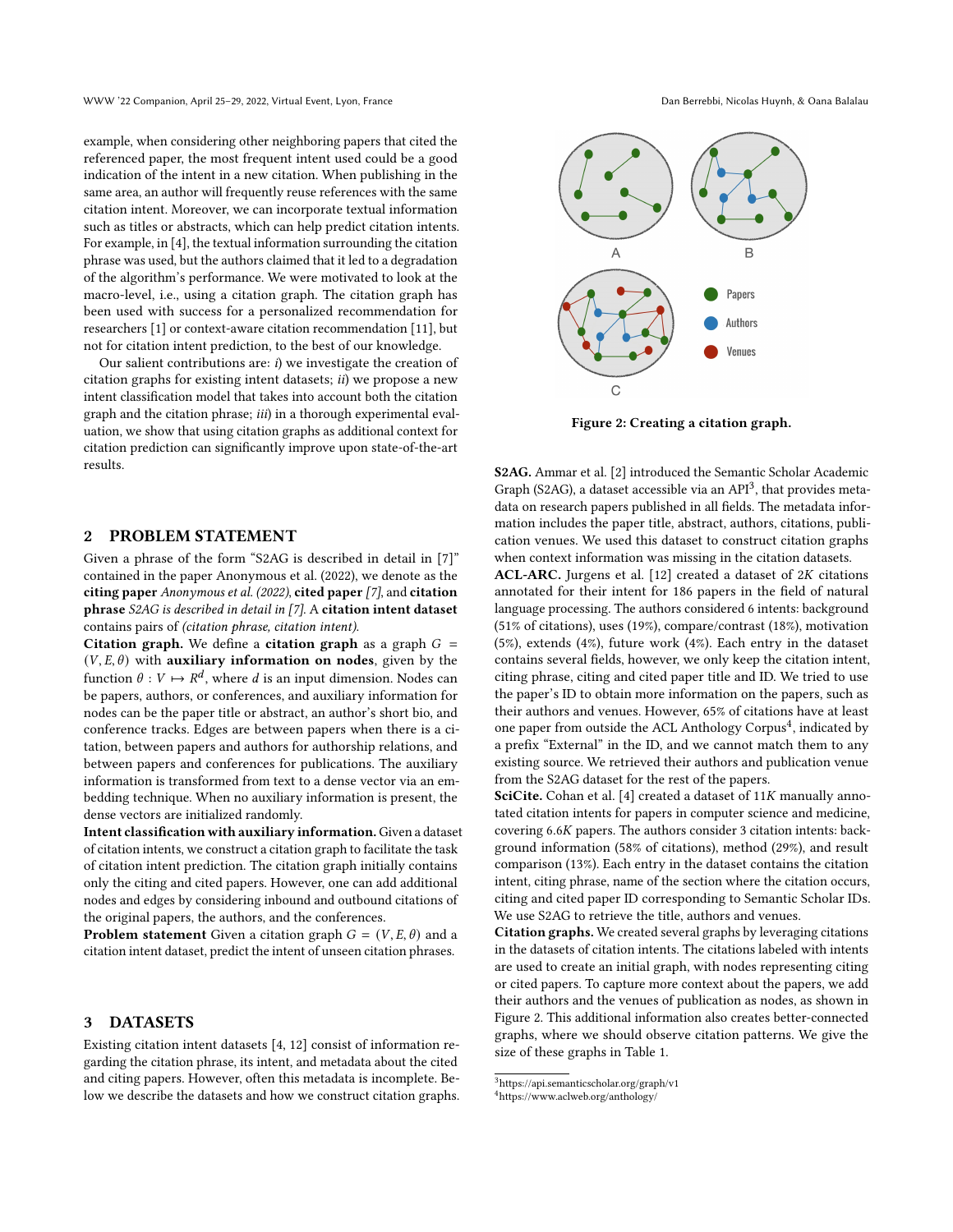GraphCite: Citation Intent Classification in Scientific Publications via Graph Embeddings WWW '22 Companion, April 25–29, 2022, Virtual Event, Lyon, France

<span id="page-2-0"></span>

| Graph                                | <b>Nodes</b> | Edges |
|--------------------------------------|--------------|-------|
| SciCite (citations)                  | 13K          | 11K   |
| SciCite (citations, authors)         | 49.4K        | 49K   |
| SciCite (citations, authors, venues) | 51K          | 55K   |
| ACL-ARC (citations)                  | 1.3K         | 1.9K  |
| ACL-ARC (citations, authors)         | 2.3K         | 3.4K  |
| ACL-ARC (citations, authors, venues) | 2.4K         | 4K    |

Table 1: Citation graphs

# 4 CITATION INTENT PREDICTION

#### 4.1 Graph-based Intent Classifier

The Graph Attention Network (GAT)[\[16\]](#page-4-6) is an inductive method for computing node embeddings in graphs with node attributes. An inductive approach will be able to provide embeddings for dynamic graphs and hence it is appropriate for citations graphs that are updated to reflect new publications. GAT computes node embeddings by aggregating information from their neighbourhood but differs from earlier techniques [\[10\]](#page-4-7), as it uses masked self-attentional layers to specify different weights for nodes in a neighborhood.

SCIBERT<sup>[\[3\]](#page-3-1)</sup> is a pretrained language model based on BERT [\[7\]](#page-4-4), that is trained on a large corpus of scientific text, from a variety of scientific domains. SciBert has shown improved performance compared to BERT on many NLP tasks. SCIBERT is generally finetuned on the downstream task to achieve optimal performance. In [\[3\]](#page-3-1), the authors show that on the citation intent prediction task the fine-tuned architecture had a better performance than the frozen architecture with an additional prediction layer.

<span id="page-2-1"></span>

Figure 3: GraphCite

GRAPHCITE. GAT allows us to encode information about the citation graph, however the citation phrase should also be considered. To account for this, we construct the architecture GRAPHCITE based on the state-of-the-art architecture SciBert and GAT, as shown in Figure [3.](#page-2-1) We use two types of embeddings. For the NLP part, SCIBERT embeds the citation via the embedding of the [CLS] token. The node embeddings are the output of GAT, which aggregates information in the neighborhood of each node. We note that the GAT architecture receives as node features for the nodes of type paper, the SciBert embeddings of the titles of the papers. We do not provide node features for the nodes of type author and venue. We aggregate the two node embeddings using the Hadamard product, which has been shown to produce the best edge embeddings [\[15\]](#page-4-8). We concatenate these two types of embeddings (citation phrase embedding and edge embedding), passing the result to the MLP. The loss is jointly backpropagated through the GAT and the SCIBERT models. Hence, SciBert is fined tuned on the task while the GAT network is trained. The loss we use is the multiclass classification loss over the classes. Our intuition is that a unique loss backpropagated on the two parts of the model would enable learning semantic features and graph-hereditary features.

#### 4.2 Experimental Evaluation

We compare against several baselines:

Random. We generate predictions by respecting the class distributions in the training set.

Rule-based classifier. We predict the intent based on the section containing the citation. In the SciCite dataset, each citation has one of five sections tags: introduction, methods, results, background, discussion. For citations appearing in introduction and background we predict the intent background, for the section methods we predict the intent method, while for results and discussion we predict the intent result. These rules were chosen as they obtained the best results. In the ACL-ARC dataset, the sections are the following: introduction, related work, method, background, experiments, conclusion. We map the intents as follows: background for sections introduction and related work, uses for section method, compare/contrast for experiments and finally future for section conclusion.

SCIBERT. We consider the SCIBERT architecture as described in [\[3\]](#page-3-1). This model receives as input only the citation phrase, and it is fine tuned on citation intent classification.

Pre-Training Variants. We also report results of [\[9\]](#page-4-9) and [\[6\]](#page-4-10) on the ACL-ARC classification task. Those two papers study taskaware continued pre-training methods and evaluate their systems on several downstream tasks including citation intent prediction in the ACL-ARC dataset. These recent methods have high F1-scores, [\[9\]](#page-4-9) being current state-of-the-art on the ACL-ARC dataset, hence they are relevant comparisons for our proposed approach. We name TARTAN and DAPT respectively the best methods of [\[6\]](#page-4-10) and [\[9\]](#page-4-9). We note that we do not have the precision and recall results of these methods, or the results on SciCite.

GAT. Finally, we consider both the structural information of the citation network and titles in order to compute paper embeddings. We compute the citing and cited paper's node embeddings and pass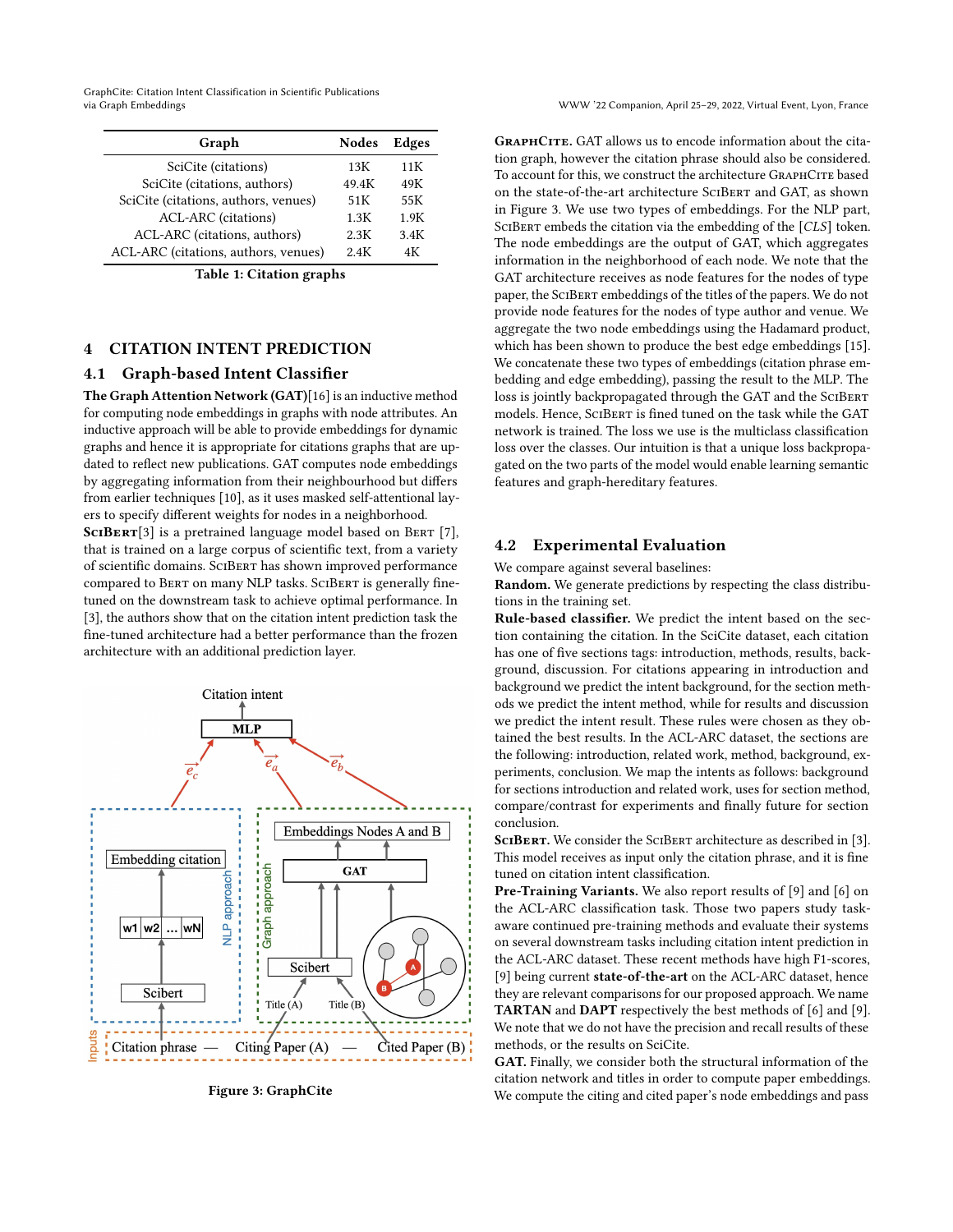them through a trainable MLP network to predict a citation intent. This approach does not consider the citation phrase.

**Settings.** We train for 10 epochs, with a learning rate of  $2e - 5$  as suggested in the SciBert paper, and a batch of 16. We averaged the macro precision, recall and F1 score over five seeds. We implemented our models using PyTorch [\[14\]](#page-4-11) and PyTorch Geometric [\[8\]](#page-4-12). The SciBert model has embeddings of size 768, while the GAT model has embeddings of size 128. The code is available online $^5$  $^5$ .

<span id="page-3-5"></span>

| Model            |                            | Precision | Recall | F1    |
|------------------|----------------------------|-----------|--------|-------|
| Random           |                            | 15.72     | 15.92  | 15.74 |
| Rule-based       |                            | 29.46     | 36.78  | 31.51 |
| <b>SCIBERT</b>   |                            | 73.28     | 72.12  | 71.70 |
| <b>TARTAN</b>    |                            |           |        | 70.48 |
| DAPT (SOTA)      |                            |           |        | 75.40 |
| GAT              | citations                  | 15.95     | 3.65   | 5.56  |
|                  | citations, authors         | 17.86     | 10.71  | 13.04 |
|                  | citations, authors, venues | 12.18     | 5.25   | 7.18  |
| <b>GRAPHCITE</b> | citations                  | 74.91     | 73.18  | 72.99 |
|                  | citations, authors         | 78.65     | 78.79  | 77.34 |
|                  | citations, authors, venues | 69.96     | 65.18  | 66.67 |

Table 2: Macro results (P,R,F1) on the ACL-ARC dataset.

<span id="page-3-6"></span>

| Model            |                            | Precision | Recall | F1    |
|------------------|----------------------------|-----------|--------|-------|
| Random           |                            | 33.29     | 33.28  | 33.18 |
| Rule-based       |                            | 55.62     | 58.19  | 56.61 |
| SCIBERT (SOTA)   |                            | 87.86     | 84.95  | 86.15 |
| GAT              | citations                  | 33.33     | 13.81  | 18.85 |
|                  | citations, authors         | 25.00     | 20.99  | 22.82 |
|                  | citations, authors, venues | 20.00     | 14.74  | 16.96 |
| <b>GRAPHCITE</b> | citations                  | 86.24     | 88.06  | 86.24 |
|                  | citations, authors         | 89.90     | 87.66  | 88.54 |
|                  | citations, authors, venues | 67.54     | 72.25  | 69.61 |

Table 3: Macro results (P,R,F1) on the SciCite dataset.

#### 5 DISCUSSION AND CONCLUSION

In this work, we investigate if more contextual information, e.g. a citation graph, can help to predict citation intent. Our intuition is that a citation graph might reveal patterns such as a specific paper being cited often with the same intent or an author reusing citations in new papers with the same intent. To investigate this hypothesis, we propose a new architecture that accounts for both the citation phrase and the citation network of the citing and cited papers. Because the graph constructed from citations labeled with intent can be very sparse, we investigate different strategies for increasing its density. We note that this might not always be possible, when we lack the required metadata.

We present the results in Table [2](#page-3-5) and Table [3.](#page-3-6) For SciCite, we observe that a simple rule-based method can give very good results. This is not the case for ACL-ARC, partly because we have more citation intents than section types. Our method, GRAPHCITE gives better results that the previous state-of-the-art when considering both the citation graphs containing the papers, and citation graphs that contain both the papers and the authors. For the latter configuration, the results are substantially better than the SOTA, with an increase of 1.9[6](#page-3-7) in macro F1 score for ACL-ARC<sup>6</sup>, and an increase of 2.36 for SciCite. We note that the improvement is both in precision and recall. However, adding the venues leads to a drop in performance. This can be explained because venues are not important in predicting the intent, and venues nodes in the citation graph add noise to the task. We also observe that the GAT model is insufficient to have a good performance, and the additional information carried by citation phrase has to be incorporated. Finally, we recall that for the ACL-ARC data we could retrieve the authors' information for only around 35% of the papers, hence it is very likely that we could observe a bigger increase in performance if the complete data was available.

In conclusion, we have showed in this work that citation intent prediction benefits significantly from macro-level information related to the citation graph of a paper. Citation intent classification can be an important tool in assessing the impact of papers or in recommending papers according to the reader's goal, e.g. finding papers that extend a given work, or finding papers that use resources created in a given article.

In the future, we will investigate the use of our method on larger and more complete citation graphs. One interesting direction is to include the papers cited by the cited paper, for which we might not know the citation intent, but which could leveraged to obtain a better representation of the cited paper node. The attention mechanism underpinning our method will then learn to select relevant information in the neighborhood of the papers. Adding more textual information, in the form of the paper abstract or authors' research interest is another promising direction.

#### ACKNOWLEDGEMENTS

This work was performed using HPC resources from GENCI-IDRIS (Grant 2021-AD011011614R1).

#### REFERENCES

- <span id="page-3-2"></span>[1] Zafar Ali, Pavlos Kefalas, Khan Muhammad, Bahadar Ali, and Muhammad Imran. 2020. Deep learning in citation recommendation models survey. Expert Systems with Applications 162 (2020), 113790.<https://doi.org/10.1016/j.eswa.2020.113790>
- <span id="page-3-3"></span>[2] Waleed Ammar, Dirk Groeneveld, Chandra Bhagavatula, Iz Beltagy, Miles Crawford, Doug Downey, Jason Dunkelberger, Ahmed Elgohary, Sergey Feldman, Vu Ha, et al. 2018. Construction of the Literature Graph in Semantic Scholar. In NAACL-HLT (3).
- <span id="page-3-1"></span>[3] Iz Beltagy, Kyle Lo, and Arman Cohan. 2019. SciBERT: A Pretrained Language Model for Scientific Text. In Proceedings of the 2019 Conference on Empirical Methods in Natural Language Processing and the 9th International Joint Conference on Natural Language Processing (EMNLP-IJCNLP). Association for Computational Linguistics, Hong Kong, China, 3615–3620.<https://doi.org/10.18653/v1/D19-1371>
- <span id="page-3-0"></span>[4] Arman Cohan, Waleed Ammar, Madeleine van Zuylen, and Field Cady. 2019. Structural Scaffolds for Citation Intent Classification in Scientific Publications. In Proceedings of the 2019 Conference of the North American Chapter of the Association for Computational Linguistics: Human Language Technologies, Volume 1 (Long and Short Papers). Association for Computational Linguistics, Minneapolis, Minnesota, 3586–3596.<https://doi.org/10.18653/v1/N19-1361>

<span id="page-3-4"></span><sup>5</sup><https://github.com/nyxpho/graphcite>

<span id="page-3-7"></span> $^{6}$ It is interesting to note that we increased the F1-score by 5.64 from ScIBERT, so we might have reached an even better score by using DAPT or TARTAN.